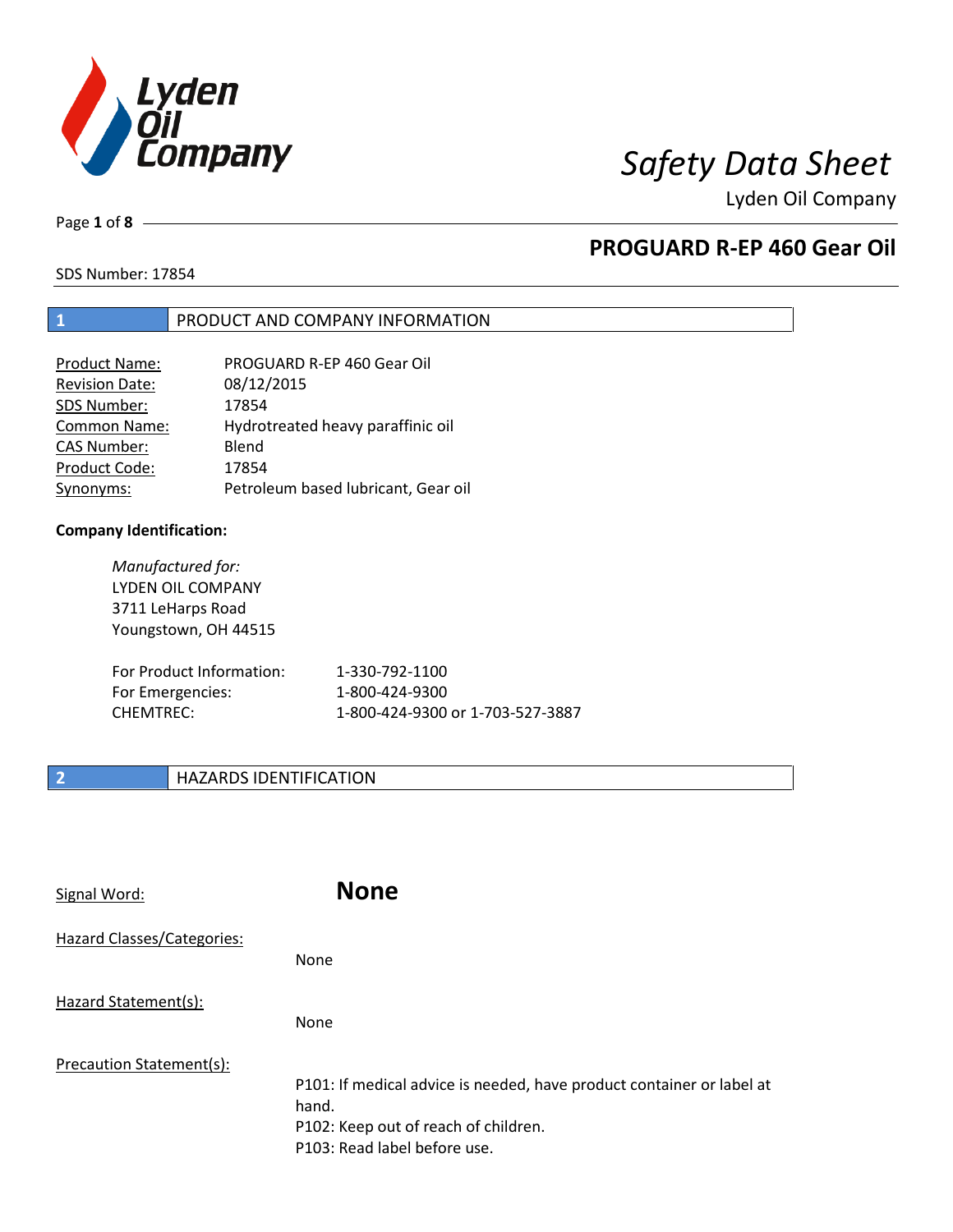

Page **2** of **8**

## **PROGUARD R-EP 460 Gear Oil**

SDS Number: 17854

Other Hazard Statement(s):

Repeated skin contact may cause dermatitis or an oil acne.

|  | COMPOSITION / INFORMATION ON INGREDIENTS |  |
|--|------------------------------------------|--|
|--|------------------------------------------|--|

Ingredients:

*Mixture of the substances listed below with nonhazardous additions.*

| <b>Chemical Name</b>                                      | <b>CAS Number</b> | Percentage  |
|-----------------------------------------------------------|-------------------|-------------|
| Distillates (petroleum), solvent-dewaxed heavy paraffinic | 64742-65-0        | $15 - 25$   |
| Residual oils, petroleum, solvent dewaxed                 | 64742-62-7        | 75-85       |
| Olefin Sulfide                                            | N/A               | $<$ 2       |
| Alkenyl Amine                                             | N/A               | < 0.1       |
| Additives                                                 | N/A               | $\langle$ 2 |

*\*Any concentration shown as a range is to protect confidentiality or is due to batch variation.*

| $\vert$ 4<br><b>FIRST AID MEASURES</b> |
|----------------------------------------|
|----------------------------------------|

### Description of First Aid Measures:

| Inhalation:   | If symptoms develop, move victim to fresh air. If symptoms persist,<br>obtain medical attention.                  |
|---------------|-------------------------------------------------------------------------------------------------------------------|
| Skin Contact: | Wash with soap and water. Remove contaminated clothing and wash<br>before reuse. Get medical attention if needed. |
| Eye Contact:  | Rinse opened eye for several minutes under running water. If<br>symptoms persist, consult medical attention.      |
| Ingestion:    | Rinse mouth with water. If symptoms develop, obtain medical<br>attention.                                         |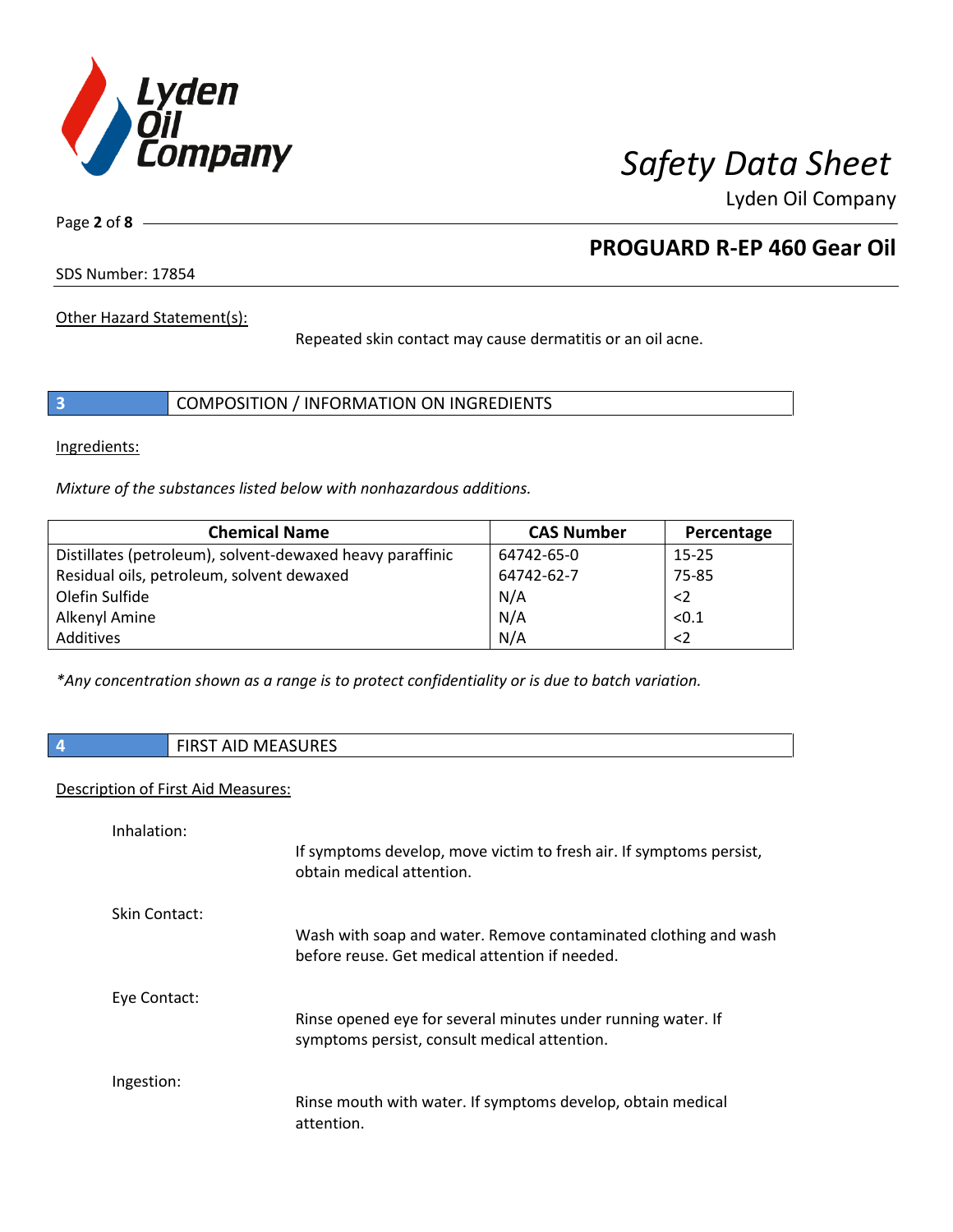

**PROGUARD R-EP 460 Gear Oil**

Lyden Oil Company

SDS Number: 17854

Page **3** of **8**

| Symptoms and Effects, both acute and delayed:         | No further relevent data available.                                                                                                                                                               |
|-------------------------------------------------------|---------------------------------------------------------------------------------------------------------------------------------------------------------------------------------------------------|
| <b>Recommended Actions:</b>                           | Treat symptomatically. Call a doctor or poison<br>control center for guidance.                                                                                                                    |
| FIRE FIGHTING MEASURES<br>5                           |                                                                                                                                                                                                   |
| Recommended Fire-Extinguishing Equipment:             | Use dry powder, foam, or carbon dioxide fire<br>extinguishers. Water may be ineffective in fighting<br>an oil fire unless used by experienced fire fighters.                                      |
| Possible Hazards During a Fire:                       | Hazardous combustion products may include: A<br>complex mixture of airborne solid and liquid<br>particulates and gases (smoke). Carbon monoxide.<br>Unidentified organic and inorganic compounds. |
| Recommendations to Firefighters:                      | No special measures required.                                                                                                                                                                     |
| <b>ACCIDENTAL RELEASE MEASURES</b><br>$6\phantom{1}6$ |                                                                                                                                                                                                   |
| <b>Personal Precautions:</b>                          | Avoid contact with skin, eyes, and clothing.<br>Keep away from sources of ignition.                                                                                                               |
| <b>Emergency Procedures:</b>                          | Contain spilled material, collect in suitable and<br>properly labeled containers.                                                                                                                 |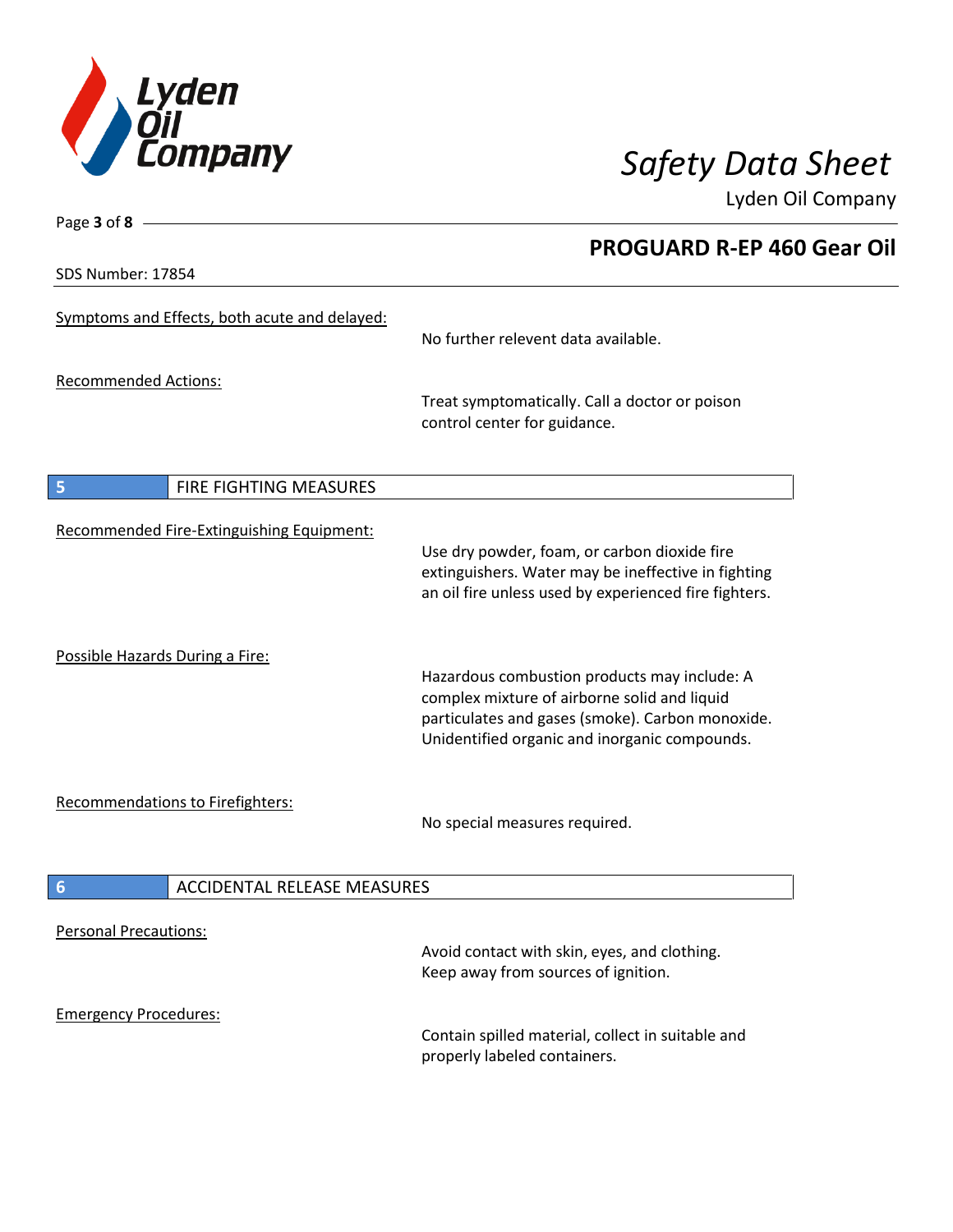

| Page 4 of $8 -$                   |                                                 |                                                                                                       |
|-----------------------------------|-------------------------------------------------|-------------------------------------------------------------------------------------------------------|
|                                   |                                                 | <b>PROGUARD R-EP 460 Gear Oil</b>                                                                     |
| SDS Number: 17854                 |                                                 |                                                                                                       |
|                                   |                                                 |                                                                                                       |
| <b>Environmental Precautions:</b> |                                                 |                                                                                                       |
|                                   |                                                 | Do not allow to reach sewage system or any water                                                      |
|                                   |                                                 | course.<br>Do not allow to enter ground waters.                                                       |
|                                   |                                                 |                                                                                                       |
| Cleanup Procedures:               |                                                 |                                                                                                       |
|                                   |                                                 | Absorb with liquid-binding material (sand,                                                            |
|                                   |                                                 | diatomite, acid binders, iniversal binders, sawdust.                                                  |
|                                   |                                                 |                                                                                                       |
| $\overline{7}$                    | <b>HANDLING AND STORAGE</b>                     |                                                                                                       |
|                                   |                                                 |                                                                                                       |
| <b>Handling Precautions:</b>      |                                                 |                                                                                                       |
|                                   |                                                 | Handle with care and avoid spillage on the floor.<br>Do not cut, weld, drill, grind, braze, or solder |
|                                   |                                                 | container.                                                                                            |
|                                   |                                                 |                                                                                                       |
| <b>Storage Requirements:</b>      |                                                 |                                                                                                       |
|                                   |                                                 | Keep container tightly sealed.                                                                        |
|                                   |                                                 | Keep away from sources of ignition.                                                                   |
|                                   |                                                 |                                                                                                       |
| 8                                 | EXPOSURE CONTROLS / PERSONAL PROTECTION         |                                                                                                       |
|                                   |                                                 |                                                                                                       |
| <b>Exposure Limits:</b>           |                                                 |                                                                                                       |
|                                   |                                                 | -64742-65-0 Distillates (petroleum), solvent-dewaxed heavy paraffinic (15-25%):                       |
|                                   | ACGIH TLV - Long-term value: 5mg/m <sup>3</sup> |                                                                                                       |
|                                   | OSHA PEL - Long-term value: 5mg/m <sup>3</sup>  |                                                                                                       |
|                                   |                                                 |                                                                                                       |
| <b>Engineering Controls:</b>      |                                                 |                                                                                                       |
|                                   |                                                 | All ventilation should be designed in accordance<br>with OSHA standard (29 CFR 1910.94).              |
|                                   |                                                 |                                                                                                       |
| Personal Protective Equipment:    |                                                 |                                                                                                       |
|                                   |                                                 | Wash hands before breaks and at the end of work.                                                      |
|                                   |                                                 | Use safety glasses and gloves.                                                                        |
|                                   |                                                 |                                                                                                       |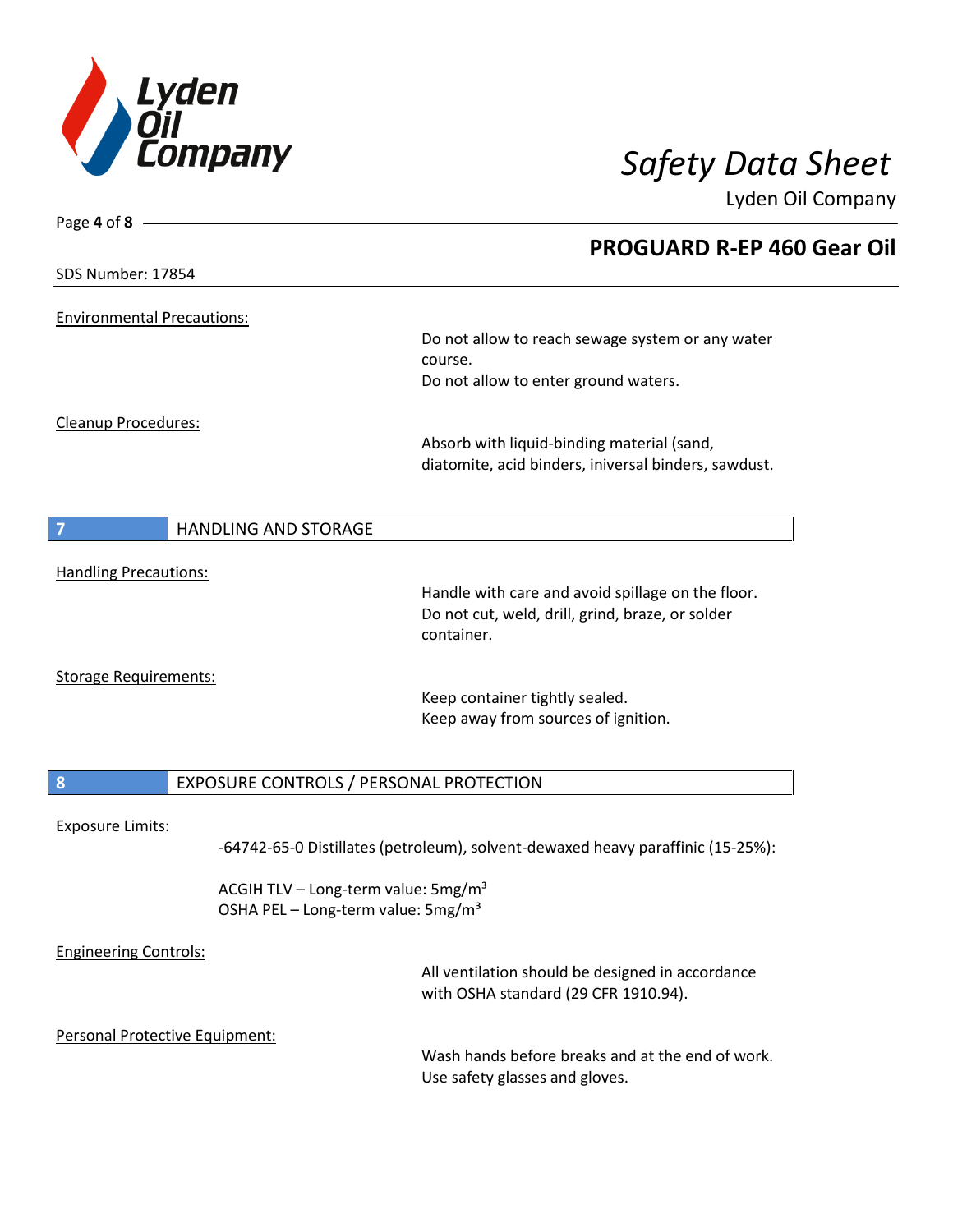

SDS Number: 17854

Page **5** of **8**

## **PROGUARD R-EP 460 Gear Oil**

# **9 PHYSICAL AND CHEMICAL PROPERTIES**

| Color:                        | Amber                                        |
|-------------------------------|----------------------------------------------|
| Physical State:               | Liquid                                       |
| Odor:                         | Data not available                           |
| Odor Threshold:               | Data not available                           |
| pH:                           | Data not available                           |
| <b>Melting Point:</b>         | Data not available                           |
| <b>Boiling Point:</b>         | Data not available                           |
| <b>Boiling Range:</b>         | Data not available                           |
| Flash Point:                  | 212.8° C / 415° F (COC method)               |
| <b>Evaporation Rate:</b>      | Data not available                           |
| Flammability:                 | Data not available                           |
| Flammability Limits:          | Data not available                           |
| Vapor Pressure:               | Data not available                           |
| Vapor Density:                | Data not available                           |
| <b>Relative Density:</b>      | 7.43 pounds per gallon at 60°F               |
| Solubilities:                 | Insoluble in water                           |
| <b>Partition Coefficient:</b> | Data not available                           |
| Auto-Ignition Temperature:    | Data not available                           |
| Decomposition Temperature:    | Data not available                           |
| Viscosity:                    | 460 mm <sup>2</sup> /sec (kinematic at 40°C) |

| <b>10</b>            | STABILITY AND REACTIVITY |                                              |
|----------------------|--------------------------|----------------------------------------------|
| Stability:           |                          | Stable under normal conditions.              |
| Reactivity:          |                          | Not reactive under normal conditions.        |
| Conditions to Avoid: |                          | Extreme temperature, sparks, open flame, and |

Hazardous Reactions:

No known hazardous reactions.

direct sunlight.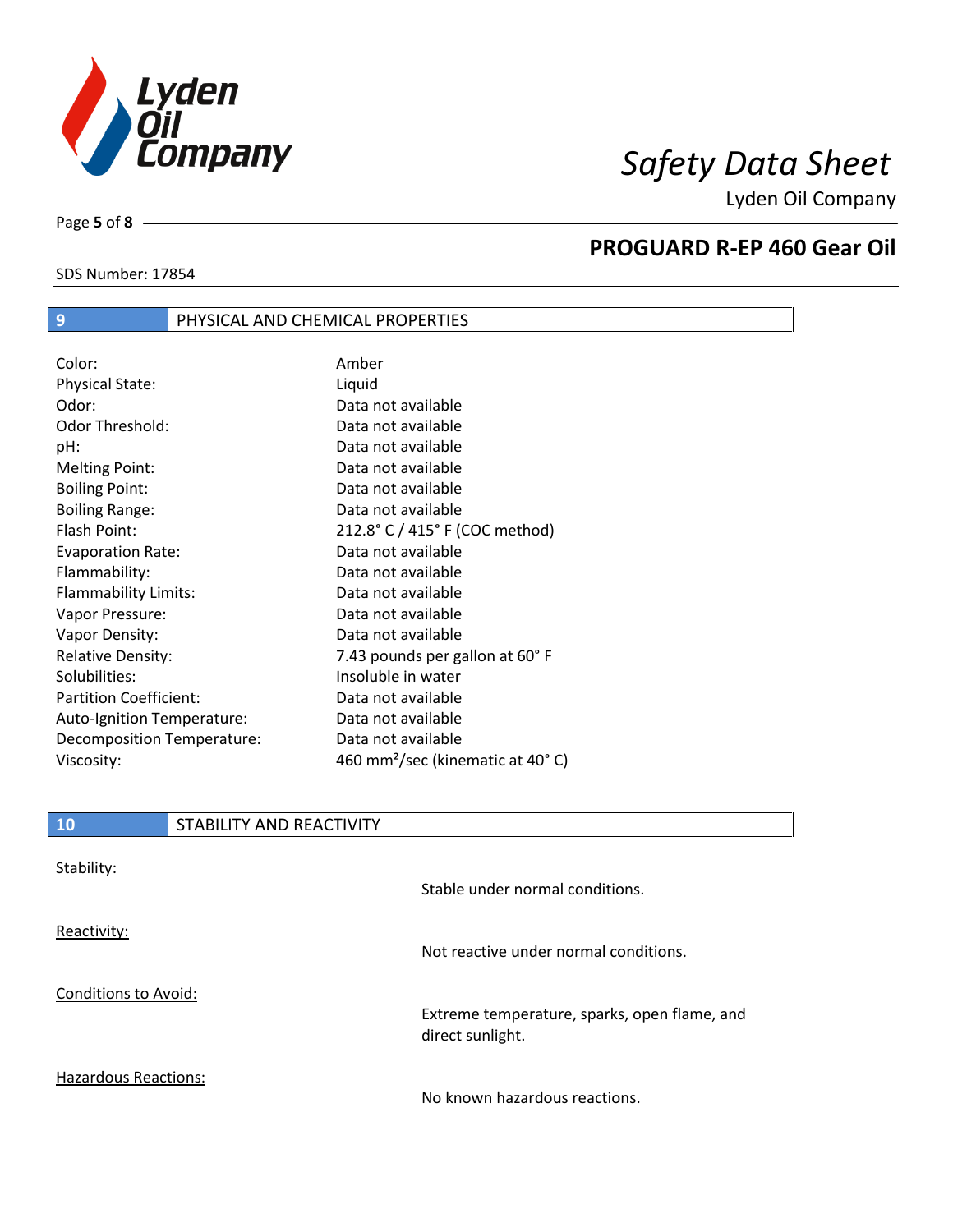

| Page 6 of 8 $-$                               |                                                                                                                           |
|-----------------------------------------------|---------------------------------------------------------------------------------------------------------------------------|
|                                               | <b>PROGUARD R-EP 460 Gear Oil</b>                                                                                         |
| SDS Number: 17854                             |                                                                                                                           |
| <b>Incompatible Materials:</b>                | No further relevant information available.                                                                                |
|                                               |                                                                                                                           |
| Decomposition Products:                       | Hazardous decomposition products are not<br>expected to form.                                                             |
| <b>11</b><br><b>TOXICOLOGICAL INFORMATION</b> |                                                                                                                           |
| Routes of Exposure:                           | Skin and eye contact are the primary routes of<br>exposure although exposure may occur following<br>accidental ingestion. |
| <b>Exposure Effects:</b>                      | Repeated skin contact may cause dermatitis or an<br>oil acne.                                                             |
| <b>Measures of Toxicity:</b>                  | <b>Component Acute Toxicity Estimates:</b>                                                                                |
|                                               | Residual oils, petroleum, solvent dewaxed:                                                                                |
|                                               | Oral LD50: >5000 mg/kg (rat)<br>Dermal LD50: >2000 mg/kg (rabbit)<br>Inhalative LC50: 2.18 mg/l (4 hours) (rat)           |
| Carcinogenic/Mutagenic Precautions:           | Non-carcinogenic and not expected to be<br>mutagentic.                                                                    |
|                                               |                                                                                                                           |

## **12** ECOLOGICAL INFORMATION

Ecological Precautions:

Avoid exposing to the environment.

Ecological Effects:

No specific environmental or aquatic data available.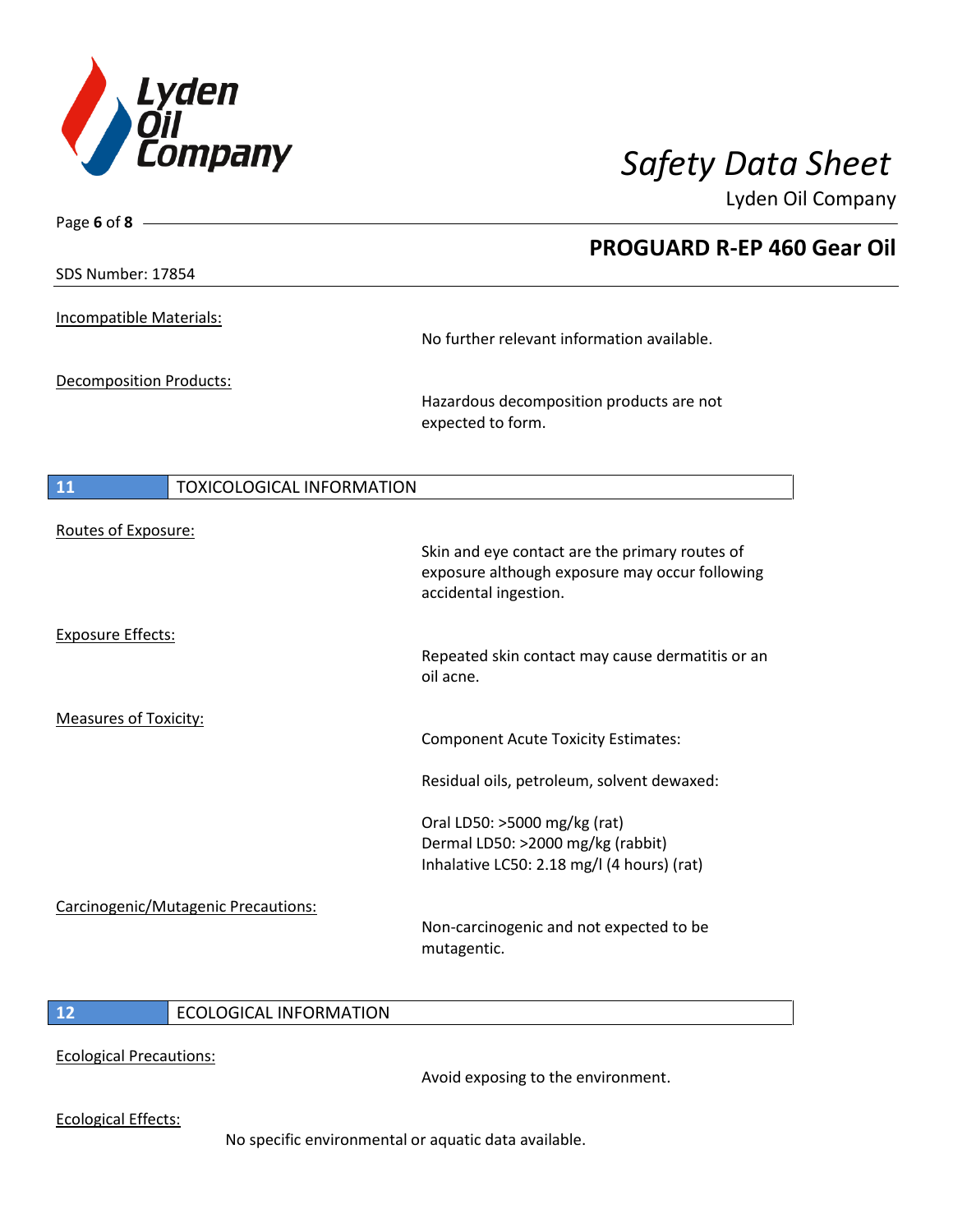

**PROGUARD R-EP 460 Gear Oil**

Lyden Oil Company

SDS Number: 17854

Page **7** of **8**

| 13                                                                                                | DISPOSAL CONSIDERATIONS                                                              |                                                                                             |
|---------------------------------------------------------------------------------------------------|--------------------------------------------------------------------------------------|---------------------------------------------------------------------------------------------|
| Disposal Methods:                                                                                 |                                                                                      |                                                                                             |
|                                                                                                   |                                                                                      | Dispose of waste material in accordance with all<br>local, state, and federal requirements. |
| Disposal Containers:                                                                              |                                                                                      | Use properly approved container for disposal.                                               |
| <b>Special Precautions:</b>                                                                       |                                                                                      | Do not flush to surface waters or drains.                                                   |
| 14                                                                                                | <b>TRANSPORT INFORMATION</b>                                                         |                                                                                             |
| <b>UN Number:</b><br><b>UN Shipping Name:</b><br><b>Transport Hazard Class:</b><br>Packing Group: | Data not available<br>Data not available<br>Data not available<br>Data not available |                                                                                             |
| <b>Environmental Hazards:</b>                                                                     |                                                                                      | Data not available                                                                          |
| <b>Bulk Transport Guidance:</b>                                                                   |                                                                                      | Data not available                                                                          |
| <b>Special Precautions:</b>                                                                       |                                                                                      | Not regulated by DOT.                                                                       |
| 15                                                                                                | <b>REGULATORY INFORMATION</b>                                                        |                                                                                             |

This material and all of its components are listed on the Inventory of Existing Chemical Substances under the Toxic Substances Control Act.